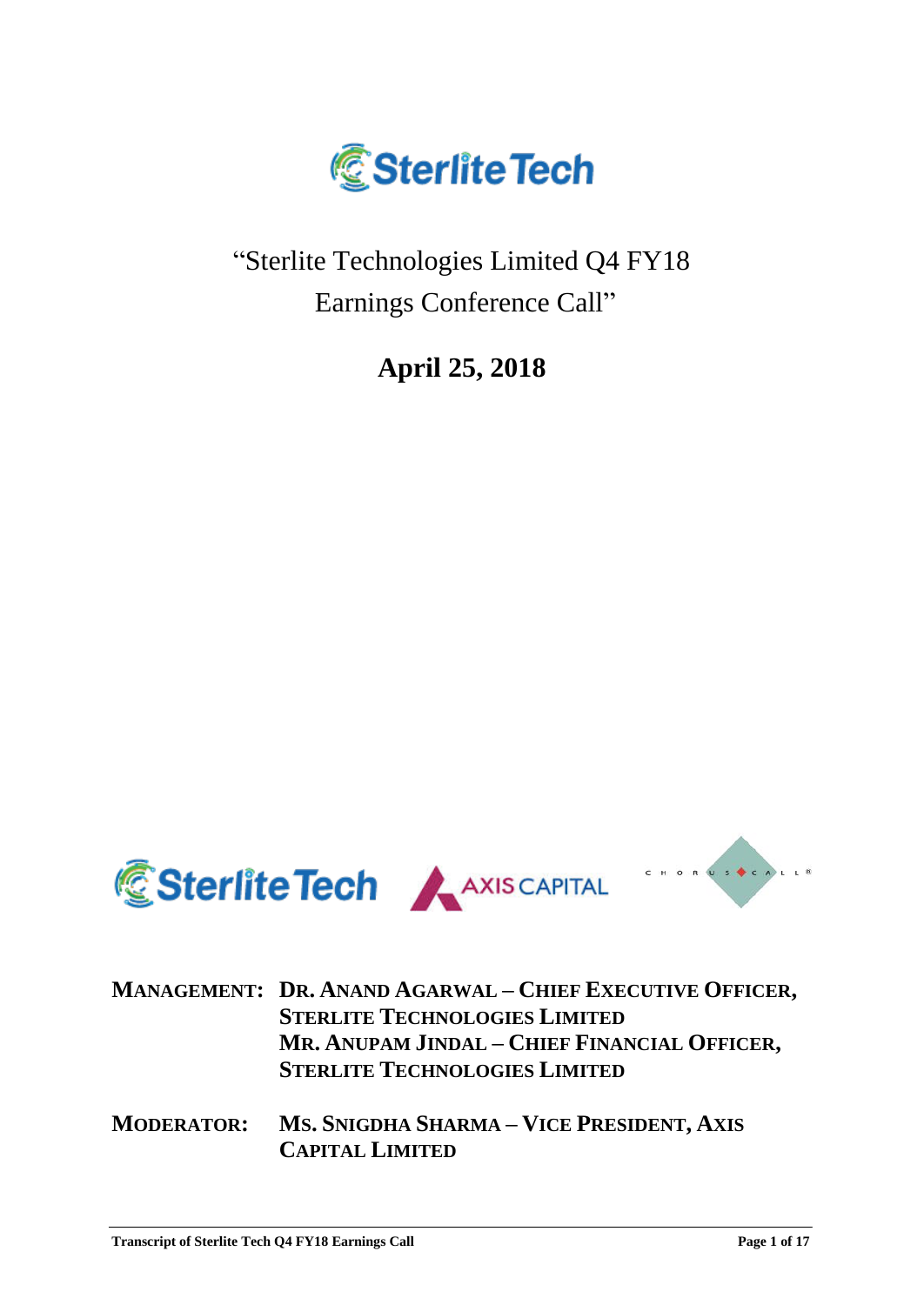

| <b>Moderator:</b>  | Ladies and gentlemen, good day and welcome to the Sterlite Technologies Limited Q4 FY18<br>earnings conference call. As a reminder, all participant lines will be in the listen-only mode.<br>There will be an opportunity for you to ask questions after the presentation concludes. Should<br>you need assistance during the conference call, please signal an operator by pressing '*' then<br>'0' on your touchtone phone. Please note that this conference is being recorded. |
|--------------------|------------------------------------------------------------------------------------------------------------------------------------------------------------------------------------------------------------------------------------------------------------------------------------------------------------------------------------------------------------------------------------------------------------------------------------------------------------------------------------|
|                    | Along with this call we are also running a live webcast of the presentation covering the $Q4$<br>FY18 results. Investors can also download a copy of these slides from the website after the<br>presentation.                                                                                                                                                                                                                                                                      |
|                    | I now hand the conference over to Snigdha from Axis Capital who is hosting this call. Thank<br>you and over to you, Snigdha.                                                                                                                                                                                                                                                                                                                                                       |
| Snigdha Sharma:    | Thank you. Good evening everyone, thanks for joining the Q4 FY18 earnings call of Sterlite<br>Tech. Earlier today the company announced their fourth quarter results for FY18 and posted a<br>strong a 66% growth in net profits and also a very strong start to FY19 with an order book of<br>Rs. 5,200 crore.                                                                                                                                                                    |
|                    | On the call we have with us today Dr. Anand Agarwal – the CEO and Mr. Anupam Jindal –<br>the CFO of Sterlite Technologies who will walk us through some of the business and financial<br>highlights and also discuss the long-term strategic direction of the company.                                                                                                                                                                                                             |
|                    | I would like to handover the conference to Dr. Agarwal. Thank you and over to you, sir.                                                                                                                                                                                                                                                                                                                                                                                            |
| Dr. Anand Agarwal: | Thank you Snigdha. Welcome to Sterlite Tech earnings conference call. We are very pleased<br>to share a strong set of results for FY 2018. And I trust that all of you have had an opportunity<br>to go through the results document which was shared earlier today and is also available on the<br>website.                                                                                                                                                                       |
|                    | I will start with briefly talking about how we see the industry landscape shaping up, our unique<br>positioning to serve the demand of future data networks followed by key business highlights<br>during the last quarter. Anupam will then walk you through the financial performance.                                                                                                                                                                                           |
|                    | I will start with the industry landscape.                                                                                                                                                                                                                                                                                                                                                                                                                                          |
|                    | <u>Slide 4:</u>                                                                                                                                                                                                                                                                                                                                                                                                                                                                    |
|                    | In this slide what we have captured is it presents an interesting analysis of cumulative CAPEX<br>spent globally by top telcos across various generations of network technologies and<br>corresponding fiber deployment around the same period. What is coming out very evidently is<br>that every network generation has invited higher CAPEX by telcos however the increase in<br>fiber CAPEX has been disproportionately of higher magnitude. Almost three times from going     |

to 3G to 4G generation change. The trend is clearly reflective of the changing constitution of the CAPEX tilting more and more towards the fiber led infrastructure and increasing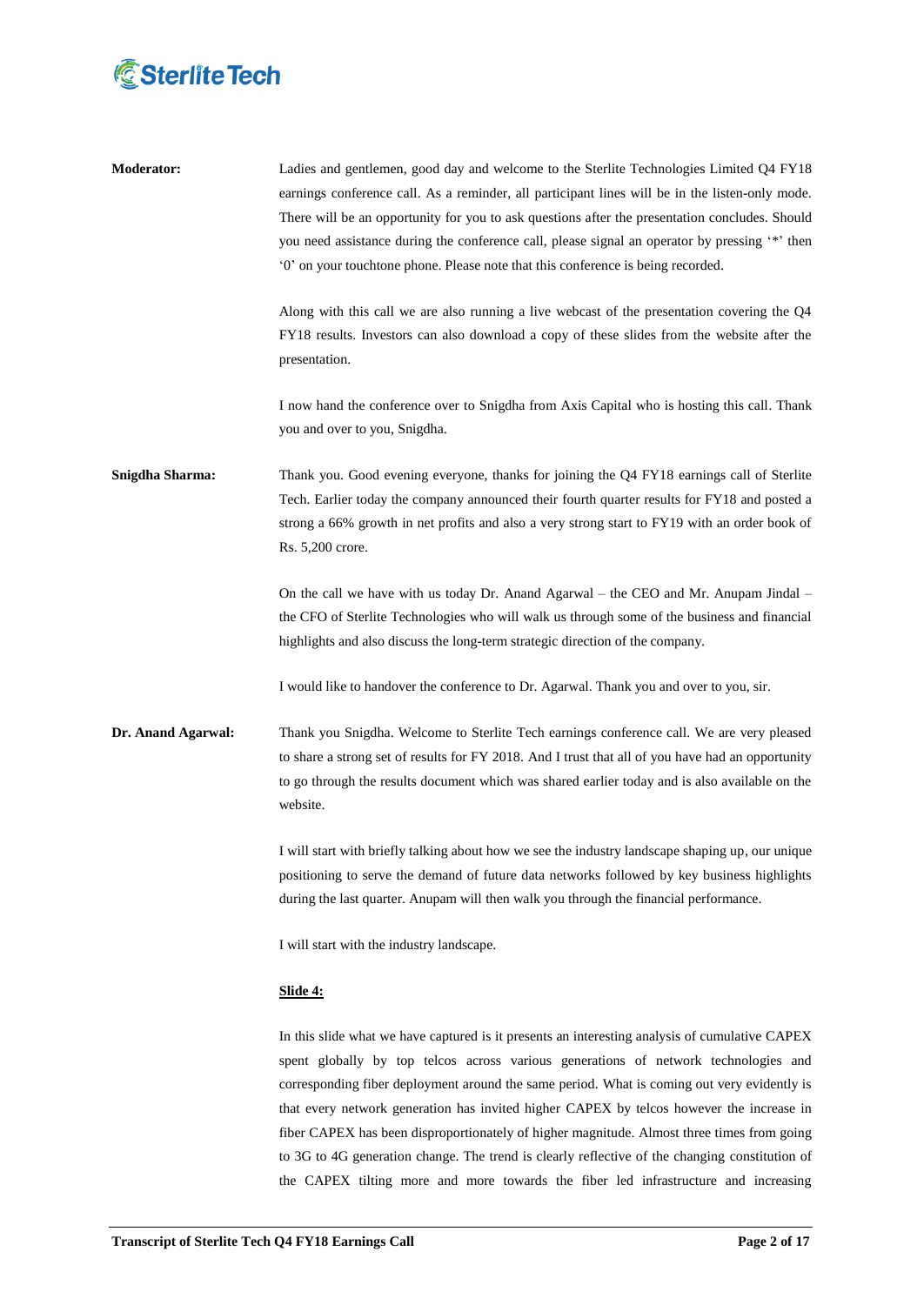

softwarization of the networks. We believe that this trend will continue with as the networks grow tomorrow with much higher bandwidth coupled with ultra low latencies that will magnify the role of fiber in the overall network CAPEX.

### **Slide 5:**

And the next era in the telecom networks is all about 5G where the performance pools include accommodating a greater number of devices through the fast expansion of IoT, enhanced broadband like connectivity on mobile devices and improving network economics. The transformative impact of 5G and LTE on industries and verticals such as retail, storage, commuting, communication, banking and finance to name a few is expected to be magnified along with the unleashing of newer user case and applications which were till now unfeasible at prevailing network speeds. As 5G will support a multitude of new applications there is a wide variety of requirements including higher peak and user data rates, reduced latency, enhanced indoor coverage and better leveraging of existing infrastructure through greater energy and spectral efficiency. These goals will be probably met by taking fiber deeper into the network supported by the combined use of more spectrum, higher spectral efficiency as well as densification of cells. And it is becoming very-very critical that 5G is inviting a structural change in the design topology of 5G network compared to the previous generation of networks.

### **Slide 6:**

If we to decipher 5G from a simplistic network deployment perspective, it will be 5G is going to be fiber like speed in the last few meters in the form of wireless connectivity. This technical parameter of ultra-high speed with lower latency will be achieved by shrinking the macro cell into multiple smaller cells. Number of small cells in 5G environment when compared to 4G macro site may compound to 5 to 10 times depending on the throughput and latency requirement of the users. Technically small cells are able to extend the coverage of mobile network into indoor areas where outdoor signals do not penetrate well or add to network capacities in areas where there is very dense data usages. Small cell has limited strength when compared to macro cell but drive up network quality through a closer presence to the user. Fiber for backhaul and front haul is critical to realize the 5G goals surrounding data speeds, latency and bandwidth and multiple nodes of fiber connected to every cell in the 5G network through fiber will enable the ultrahigh speed connectivity and low latency. As you seen in this info graphic, fiber requirement for 5G is two and half to five times of what was required for 4G. It is now inevitable that for a seamless 5G experience fiber will need to go deeper in every element of the network.

# **Slide 7:**

And this is clearly translating that we are seeing the evolution of fiber demand globally. The demand for optical fiber has witnessed a strong growth for over a decade. While China is an important consumer of fiber cables, it is important to highlight that there has been a growth in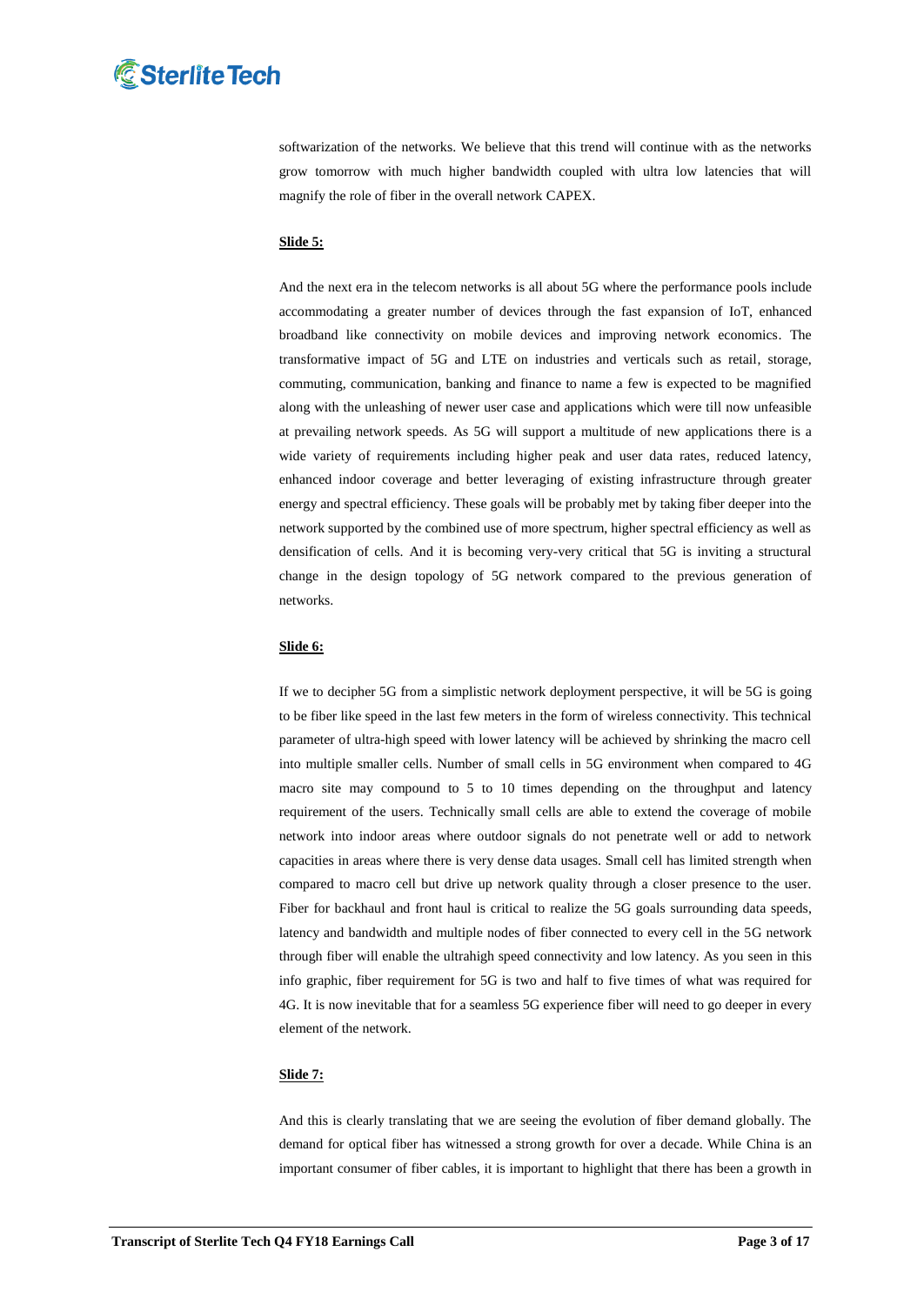

demand across all major regions of the world. 5G network creation is expected to propel fiber demand to newer heights as the network specification require a ramp up in fiber backhauling which will be used more widely and deeply in the network. Even the most conservative estimates of fiber deployment for 5G network factor a jump in fiber consumption of atleast two and half times compared to 4G. Extensive fiber demand is here to stay for another 10 years based on 5G deployment cycle in next say 8 to 10 years.

# **Slide 9:**

Now I am going to switch to our unique positioning in the overall ecosystem. In this slide we map the manufacturing value chain of the fiber. As you can see the preform stage dictates the supply side of fiber production change. There is restricted competition at this stage as a technology and knowhow to manufacture preform is an intellectual property that serves as the competitive edge and thus derives maximum value. The fiber drawing part of the value chain has led technology intensive and has relatively more number of players than preform manufacturing. And the cabling end of the production chain is more of localized model and requires greater degree of differentiation to drive value creation due to different dependents on the other parts of the value chain. Sterlite Tech is the only fully integrated player in Asia Pacific excluding Japan which manufactures fiber from the bare silicon ore which is the basic raw material going upto the end user product of telcos and enterprises. Initial deployment of 5G networks, emergence of smart cities as well as the increasing propensity of broadband has driven global demand for fibers steadily upwards. In calendar year 2017, we witnessed global demand for fiber surpassing preform capacity for first time ever keeping the tightness in fiber supply demand dynamics. We expect the global demand supply mismatch to persist in 2018 and growth in global demand will continue to enable the absorption of plant capacity additions on the preform side.

# **Slide 10:**

Our end to end capabilities enable us to cater to the needs of future networks and put us in a unique position to serve our customers. Delivering both products and services and measuring outcomes at multiple stages of the value chain has provided invaluable perspective and insights enabling us to reengineer products and processes to solve customers' network requirements and increased asset monetization. As the only company with end to end capability that extends it to software, we are uniquely poised to cater to the present and emerging needs of the networks of the future. Equally important the wide portfolio and relationships with customers in over 100 countries and across the value chain opens up more opportunities for us in new customer segments, regions as well as markets.

### **Slide 11:**

And at Sterlite Tech., technology lies at the core of all our offerings. The products business where we have a legacy of more than 20 years is uniquely differentiated with our deep knowhow of interdisciplinary technologies from glass science, chemical engineering, wave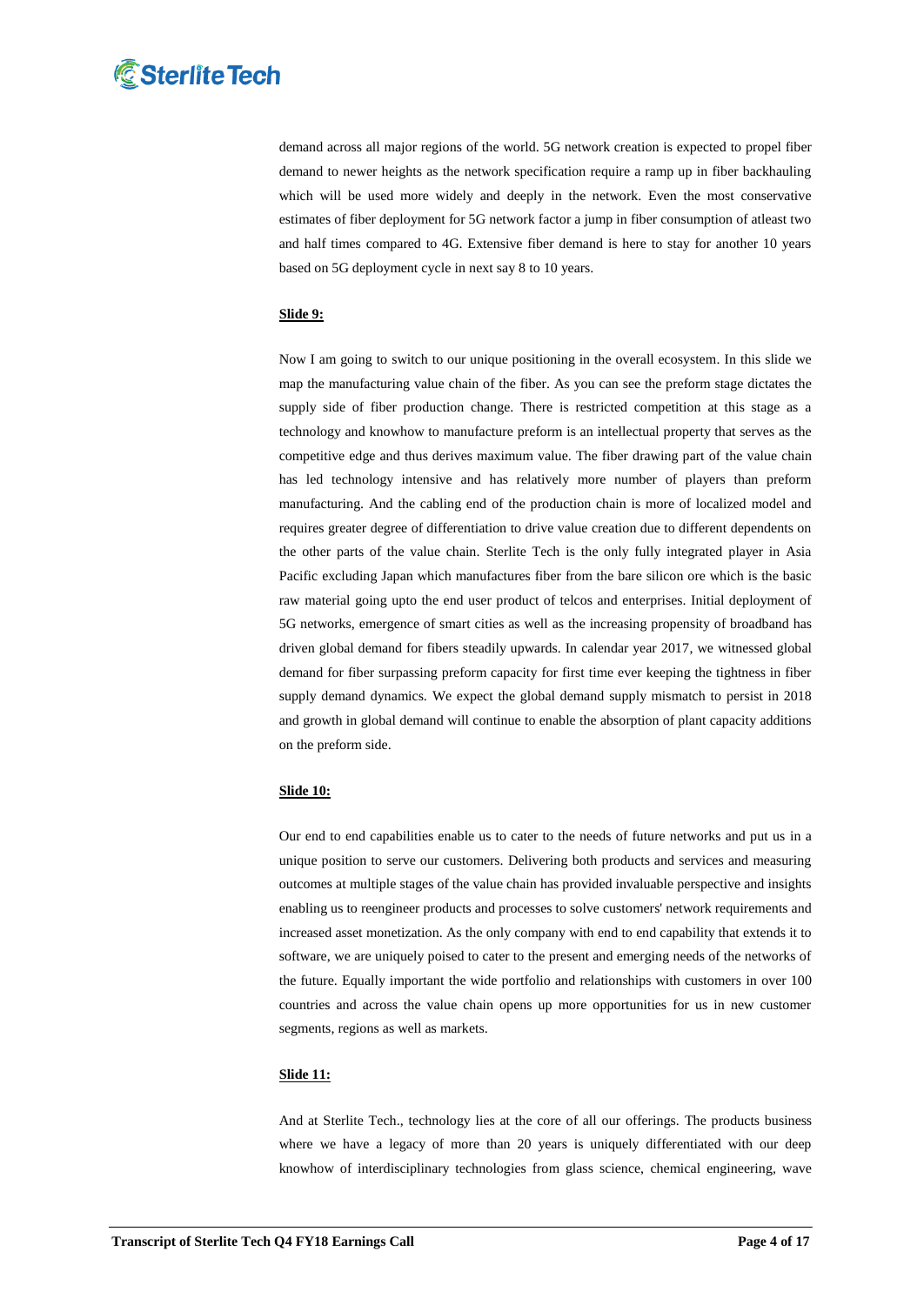

optics and application engineering which goes into the making of a very specialized intellectually protected product. Our growing repository of 189 patents on products and processes is a testimony of our deep reliance on technology that we use to cater to telecom operators as well as enterprises across the world. In our services and software vertical, the core value proposition is built on network design for future broadband networks. Our Center for Smarter Networks in Gurgaon is one of its kind network lab in the country to support our customers' requirements for an end to end solution of all their data network creation across all layers from concept, design to implementation and management.

### **Slide 13:**

I would now touch upon briefly some of the key business highlights for the quarter. As most of you would be aware we are adding another 20 million kilometers to our fiber capacity through our mega green field expansion project to be completed by June of 2019. We are happy to inform that we are on an accelerated path to bring about 10 million of the expanded capacity as phase 1 of this project by end of this current calendar year. This would allow some benefit of the expanded optical fiber capacity which we are currently running over 95% utilization to flow into the current financial year. On our optical fiber cables front, we are seeing a sharp traction in utilization levels which will continue to go upwards as we move forward. On the Services side, we are pleased to announce our highest ever order win with an award of the Rs. 3,500 crore of advance purchase order from the Indian Navy to design, build and manage a state of the art communications network. This is our second large multiyear deal. The first one being the creation of an intrusion proof communication network for the Indian Army. And it vindicates our view of the deep and immense opportunity for large scale system integration in India. As we shared earlier this is the first time that an integrated naval communications network at such a scale is being built in India. Unparalleled in scope and size, the project includes the creation of a high capacity internet protocol, multi-protocol label switching network. Once completed, it will link multiple Indian Navy sites and India administered islands. The project value of Rs. 3,500 crore consist of network designing and building which covers about 75% of the contract's value and will be completed in two years after receipt of the confirmed purchase order. Following which network maintenance will extend for another seven years. On the Smart City suite offerings, the Kakinada Smart City project is nearing completion and the steady build-up of a reference base places us well as the opportunity landscape for smart cities and Bharat Net is progressing well. In the Software business, we continue to win very interesting orders. The first one being an end to end OSS and BSS deal with India's leading multi service operator that caters to 8 million households. The other one is an enterprise Wifi order with one of the leading operators in India. So overall it has been a great quarter both for production ramp up as well as deal wins across our various services and software businesses.

### **Slide 14:**

The other aspect is the last few years have been phenomenal for our International business with exports more than tripling on the backdrop of our deepening presence in Europe as well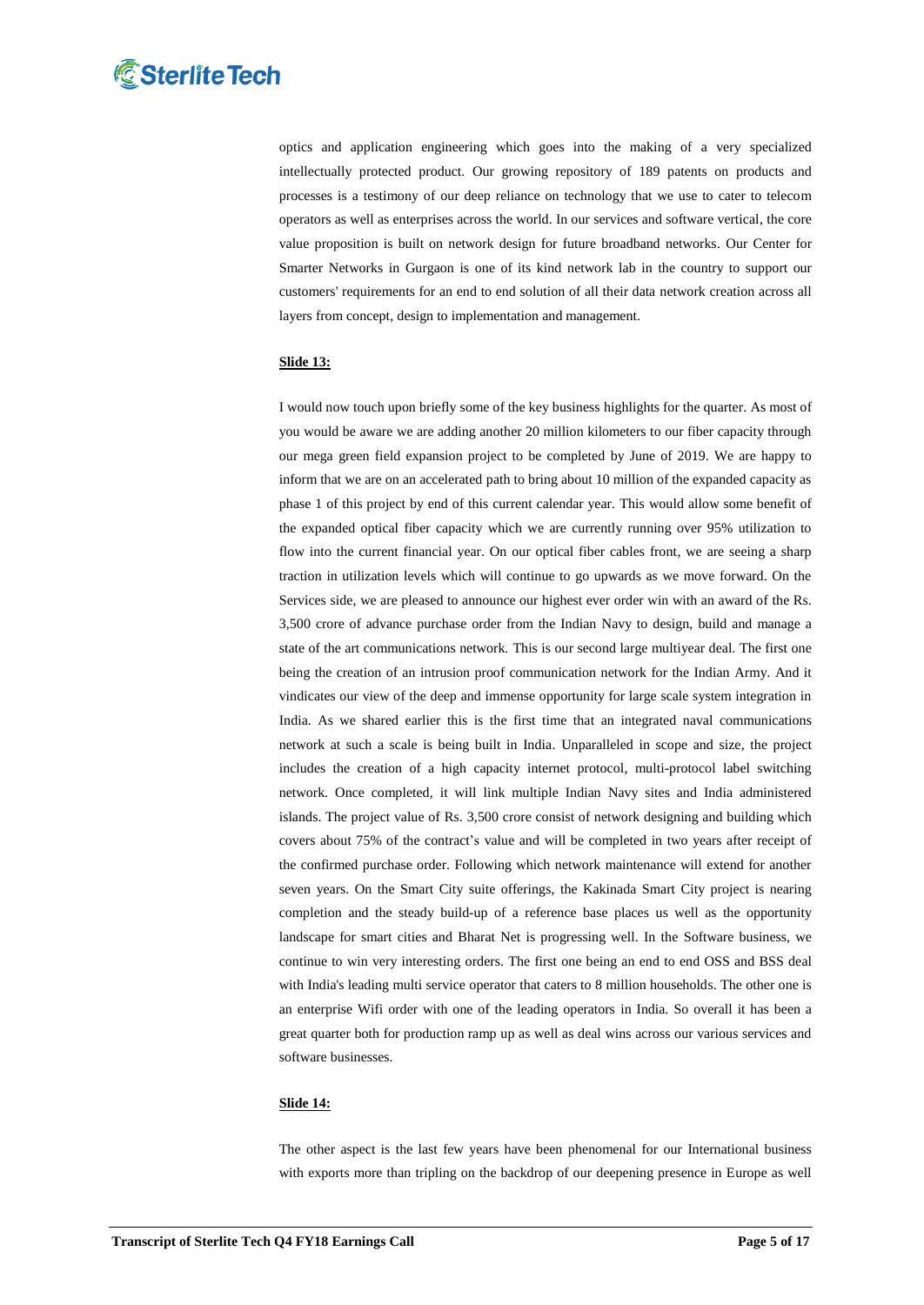# **& Sterlite Tech**

as marquee tier 1 telco wins. We now have a very balanced geographical split to our revenues with both exports and domestic business contributing equally to the top line and equally strong future outlook.

# **Slide 15:**

As we start FY19 with an all-time high order book of more than Rs. 5,000 crore. Interesting for our stakeholders is to know that the growth in our order book has been much sharper at almost 73% year-on-year corresponding to our revenue growth of 20% which is a testimony of high expected demand for fiber in times to come as well as our growing customer engagement engine. This leads us to create a very high visibility as well as predictability for future and gives us a much higher degree of confidence on optimum utilization of the expanded capacity.

### **Slide 16:**

As I explained in the earlier section we are happy to share information of the acceleration in fiber capacity addition and target to bring additional 10 million to our fiber capacities by end of this calendar year. On the Cable side we currently have a capacity of 15 million kilometers which if seeing higher utilization quarter-on-quarter and we should be running very close to between 90% to 100% capacity in the current financial year as we see strong signs of a further update from our existing customers as well as new users.

With this I would now like to hand over to Anupam who will take us through the financial highlights for the quarter.

# **Anupam Jindal: Slide 18:**

Thanks, Anand. Before I walk you through our current quarter performance, I would like to highlight a strong highway history of telecom business performance. The five year EBITDA CAGR of 44% evidences a structurally strong business model of your company. Very equally excited about the fact that this growth has come with a much higher capital efficiency with a very strong focus on ROCE as one of the key levers of growth. We exit this year at ROCE levels of over 30%. At PAT level, Profit After Tax level we have more than doubled our profits in two years since our demerger from power business in FY16 from Rs. 154 crore in FY16 to Rs. 334 crore in FY18.

# **Slide 19:**

This slide gives the quarterly financial performance trend for the company on a consolidated basis over the last few quarters. As you can see, revenues for the quarter stood at Rs. 847 crore registering a 20% year-on-year growth. But the EBITDA grew 44% on a y-o-y basis driven by growth in the product volume and supported by project execution progress, progressing firmly on a quarter-on-quarter basis. Our Profit After Tax for the quarter stands at Rs. 112 crore registering a 77% growth y-o-y.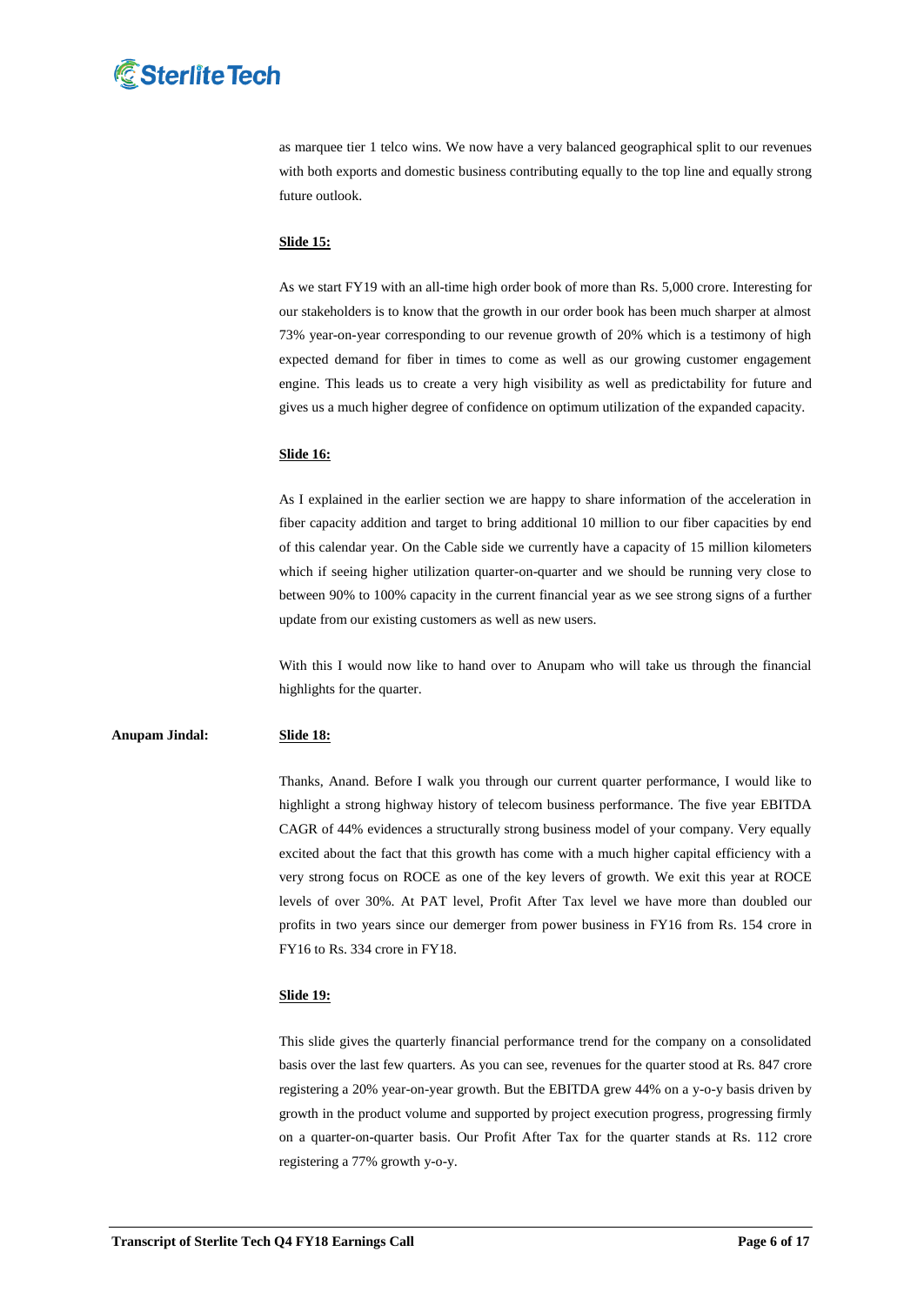

### **Slide 20:**

Moving to slide 20 you will observe that balance sheet remains our strong focus as we plan for scalable growth in all our businesses. Our net debt to equity which is another key metric we track closely is now at 0.7x levels. During the year FY18, we managed to generate positive cash generation after funding for growth CAPEX. We are now comfortably placed from balance sheet perspective and will keep a strong watch on key matrices as we plan for our growth.

# **Slide 21:**

This slide brings you to the concise version of P&L and balance sheet for the whole year FY18 compared with FY17. At about 25% our EBITDA margins continue to remain amongst the industry best. We continue to deliver strong growth over FY17 on all key matrices revenue, EBITDA and PAT. ROCE at the end of FY18 stands at 30% and remains a key metric for our future growth.

#### **Slide 22:**

Before we move to Q and A, I would like to reiterate that our accelerated growth levers are predicated on exponential growth in all business verticals. The combination of several underlined trends has led to multiplied growth in demand for fiber globally. We are confident about the demand for products and services in India driven by ambition to rapidly upgrade and transform communication platforms and networks. We also believe that the smart cities and software verticals have a potential to scale up rapidly. Addressing multiple scaling opportunities through a simplified business model with predictable outcome has given us the confidence to continue achieving a scalar growth on year-on-year basis and deliver sustainable value creation to our shareholders. This brings us to the end of our initial remarks and I would like to hand it over to the moderator for Q and A.

**Moderator:** Thank you very much. We will now begin the question-and-answer session. We have the first question from the line of Varshit Shah from Emkay Global. Please go ahead.

**Varshit Shah:** Sir, I just wanted some clarity on capital raising, so I think you have passed a resolution for raising Rs. 2,000 crore via NCD. So could you just elaborate on that, what are the plans out there, I mean anything else. Or is it just additional capital or is this to retire debt or anything like that?

**Anupam Jindal:** Yes, so basically this is our annual exercise where we take shareholder's resolution to raise funds either through NCD or various other debt instruments, as well as any other equity measures. So we have been taking that until last year for about Rs. 1,000 crore, this year we have increased.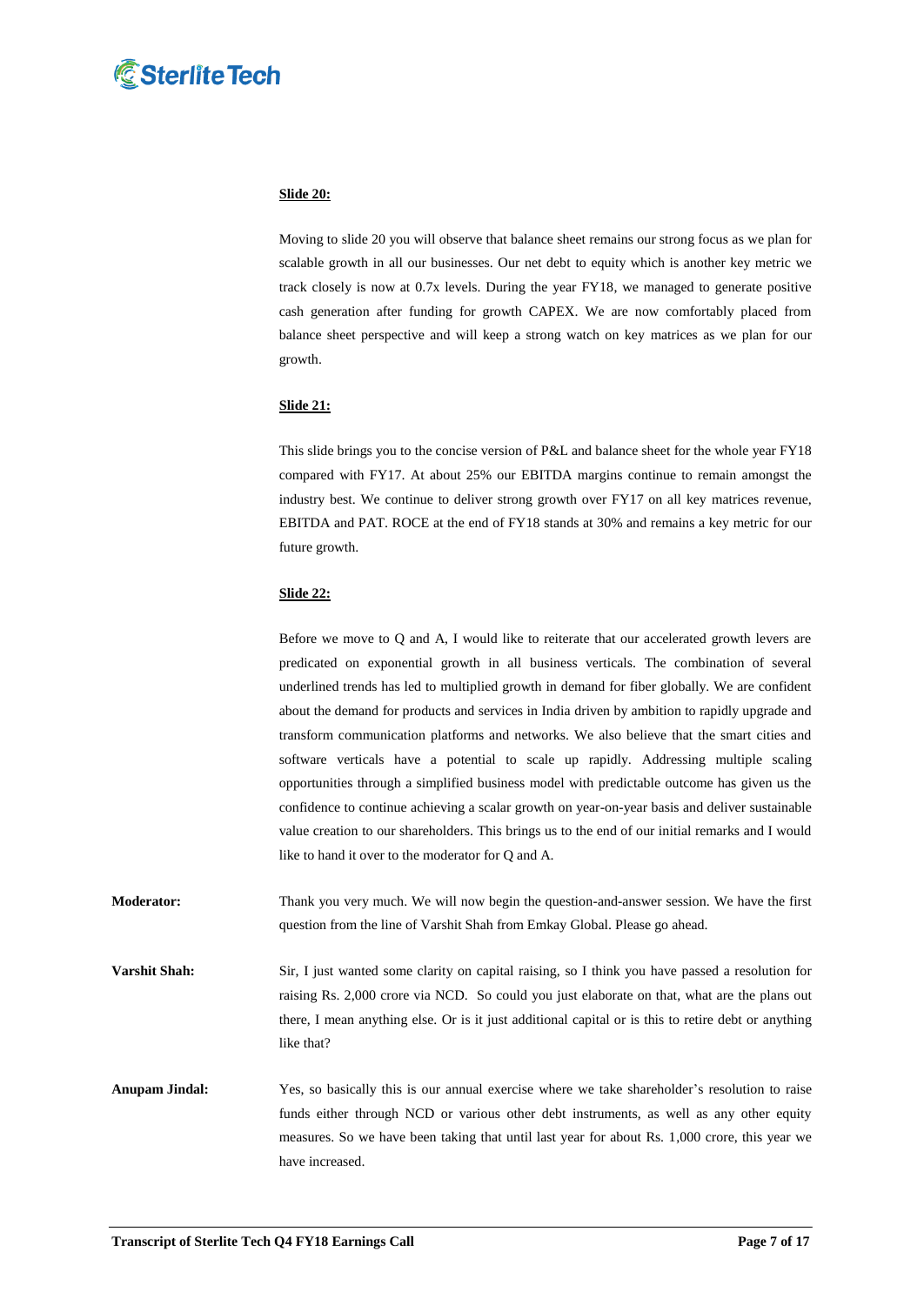

| <b>Varshit Shah:</b>  | Right, so that was one of the observations, so any particular number which you are looking at<br>this year or?                                                                                                                                                                                                                                        |
|-----------------------|-------------------------------------------------------------------------------------------------------------------------------------------------------------------------------------------------------------------------------------------------------------------------------------------------------------------------------------------------------|
| <b>Anupam Jindal:</b> | Nothing at this moment we do not have any requirement as such, they are sufficient. So there<br>is nothing on the card right now.                                                                                                                                                                                                                     |
| <b>Moderator:</b>     | Thank you. The next question is from the line of Alok Deora from IIFL Wealth. Please go<br>ahead.                                                                                                                                                                                                                                                     |
| <b>Alok Deora:</b>    | So I just had two questions. One was on the order book front. So I believe this order book of<br>Rs. 5,200 crore does not include that Rs. 3,500 crore order.                                                                                                                                                                                         |
| <b>Anupam Jindal:</b> | Yes, that's right                                                                                                                                                                                                                                                                                                                                     |
| <b>Alok Deora:</b>    | So any particular reason we have not included because that was received in some time in<br>February, so is it like it is not finalized yet or it is going to get finalized in the next quarter or<br>something or what is the situation on that?                                                                                                      |
| Dr. Anand Agarwal:    | Alok, this is like a defense order and there are processes within defense we had to talk about it<br>because we have received the APO. It goes through and it is paid by the DOT so it goes<br>through a cabinet approval. So all these processes will take another two-three months before<br>which we can receive the final contract such an order. |
| <b>Alok Deora:</b>    | Right, but the order is sort of secure. I mean there is no question of?                                                                                                                                                                                                                                                                               |
| Dr. Anand Agarwal:    | Yes, the APO process itself is towards that itself.                                                                                                                                                                                                                                                                                                   |
| <b>Alok Deora:</b>    | Right and sir out of this Rs. 3,500 crore, how much would be products, how much would be<br>EPC or would it be like significant part would be EPC?                                                                                                                                                                                                    |
| Dr. Anand Agarwal:    | Alok yes, we do not do EPC, so 75% of this will be system integration, there will be no<br>products and about 25% is O&M for the subsequent seven years.                                                                                                                                                                                              |
| <b>Alok Deora:</b>    | Right, so what would be the margin in this?                                                                                                                                                                                                                                                                                                           |
| Dr. Anand Agarwal:    | The margin profile is very similar to what we have for the other system integration business,<br>about 12% to 14%.                                                                                                                                                                                                                                    |
| <b>Alok Deora:</b>    | Right. Just one last question. What would have been our capacity utilization in OF and OFC in<br>the fourth quarter?                                                                                                                                                                                                                                  |
| Dr. Anand Agarwal:    | OF we are running very close to 100% and OFC running at about 90%.                                                                                                                                                                                                                                                                                    |
| Moderator:            | Thank you. Next question is from the line of Karan Uppal from Haitong Securities. Please go<br>ahead.                                                                                                                                                                                                                                                 |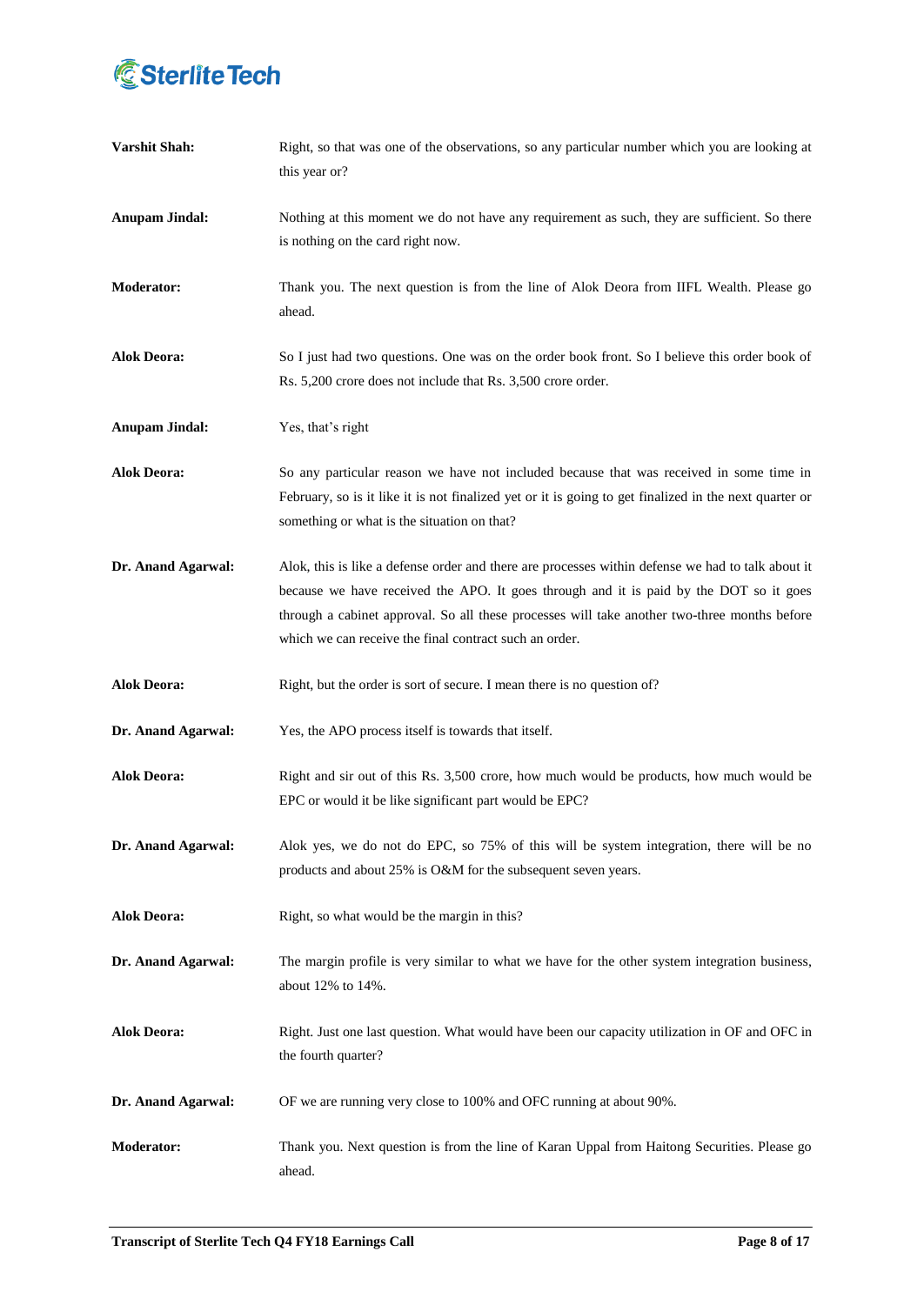

- **Mukul Garg:** Hi, this is Mukul from Haitong. So Anand, first question was on the margin performance which you delivered in this quarter. It was quite impressive. How should we look at the longterm margin outlook for Sterlite considering this quarter's performance? Was the Q4 impacted by any sales in the spot market or did you undertook a pricing increase, you know there was a mention of high value products so should we look at in the long-term higher value product increasing further from here, up there by increasing the possibility of further margins from current levels?
- **Anupam Jindal:** See Mukul, this is Anupam here and I will address this question. So overall this margin improvement which we have seen in Q4 is a result of couple of things. One that the products and services the ratio has been more skewed towards product. We have delivered better volume as compared to Q3 particularly on the fiber cable side where we have seen a better utilization coming close to 90% of capacity which was running at about 60% till last quarter. So that is one and that is also given us operating leverage in our operating performance. So that is sustainable. Number two, in terms of contribution of the new product continues to be there, so that is similar to last quarter, so that again plays a role. Definitely the margin coming in from better realization is also spanning out because we are saying that we continue to remain in long-term order book, so we do not have any spot order booking and therefore that revenue or that realization. But overall, we can see part of this margin sustaining. We believe in growing the absolute value of EBITDA, the margin is a derivative of mix while if you look at from the full year perspective, we are still at 25%, so I think as long as we continue to maintain this kind of revenue mix, we would see that 24%, 25% margin. But absolute EBITDA we are quite sure that it will continue to improve on quarterly basis.
- **Mukul Garg:** And Anupam, just on a related question, now that you are coming close to or you will be coming close to the capacity in your OFC production line; any thoughts on the expansion there, do you think it is possible that it will be FY19 or FY20 even considering that the Bharat Net orders would start flowing in soon?
- **Anupam Jindal:** Sure. So we are working on that plan as well but as you see better utilization of capacity we have started working on the ground in terms of preparation for the expansion. We are working in terms of location, existing location or a new location those kinds of decisions we still need to take. Maybe at some point of time in this quarter we may come with some announcement on this.
- **Mukul Garg:** Okay and on Bharat Net Phase II are you L1 in any of the areas and any update there?

**Dr. Anand Agarwal:** Currently nothing to update there, so we are pretty active in the opportunities both for products as well as for system integration. As anything comes we will definitely inform you.

**Mukul Garg:** Sure thanks. And if I may squeeze one final thing, Anand. You have seen a very significant pickup in Europe revenues during FY18. How should we see that in the longer term, is that something which is going to continue?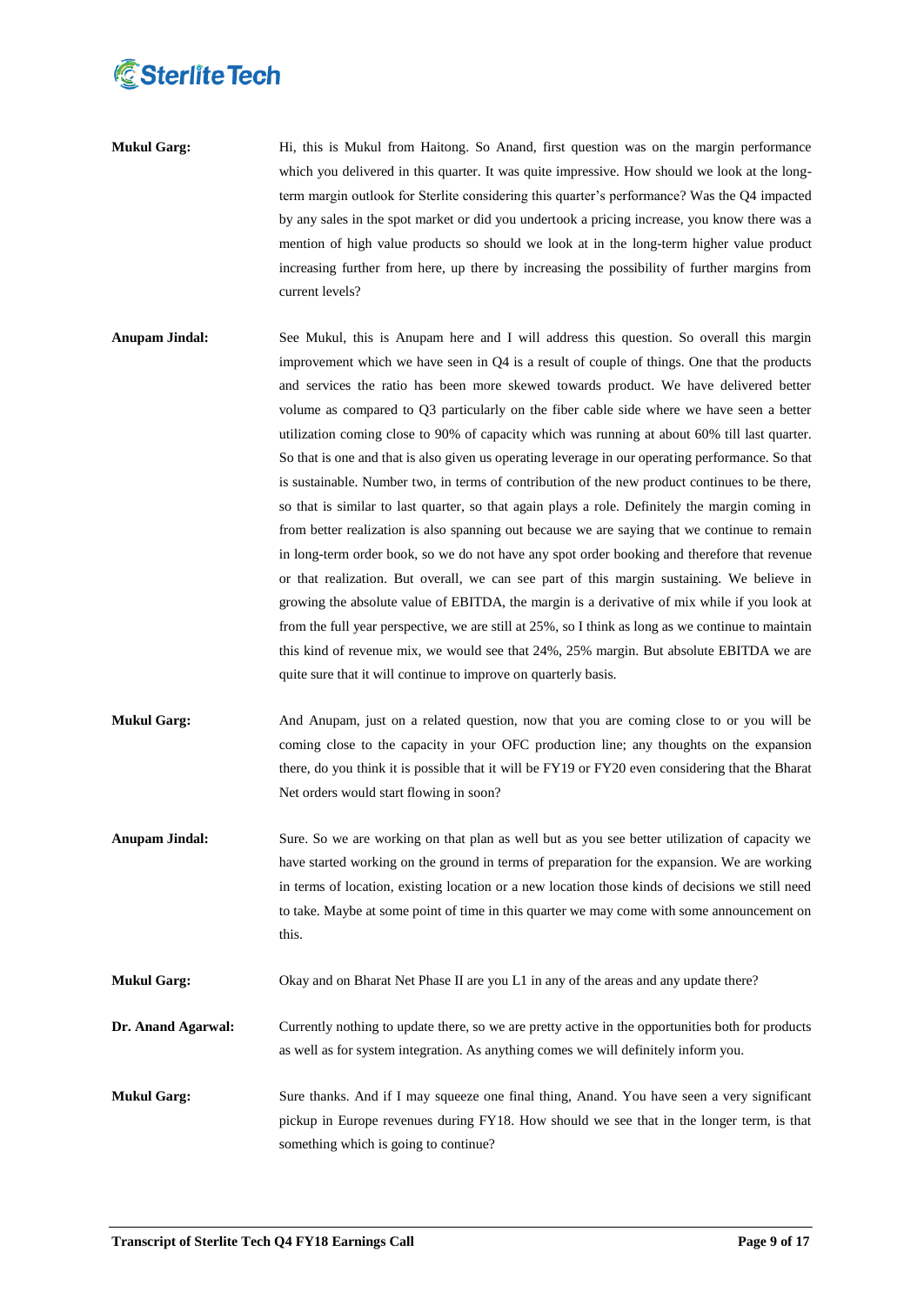

- **Dr. Anand Agarwal:** The mix batch we have of 50%-50% is coming in from a visibility on the order book perspective. So I would not want to comment on Europe versus China, but broadly we would be at those kinds of numbers for the next few quarters or so.
- **Anupam Jindal:** So again Mukul absolute number we are driving and the percentage of revenue or percentage of export between China and Europe are again derivative and can vary quarter-on-quarter. But as a design we are moving with new customers and new geographies within Europe and otherwise also, because we are increasing volume we need to capture that.
- **Moderator:** Thank you. The next question is from the line of Mayank Babla from Dalal & Broacha. Please go ahead.
- **Mayank Babla:** One question mainly was that our contribution from domestic as in contribution to domestic revenues has come down from 63% to 46% and so in absolute terms it is down by 9.7% yearon-year. So I just wanted your view about the domestic environment in terms of orders and for the next two years at least apart from the Rs. 3,500 crore order that you won other than that?
- **Dr. Anand Agarwal:** So Mayank, overall the domestic part we continue to be overall at a macro level pretty bullish on the domestic segment which is for us which is defense, Navy order is a representation of it, Bharat Net is a representation of it, and we are very-very bullish that the CAPEX spending by all the telecom providers for their 4G backhaul is kicking off. So like, we are not reading a whole lot into the shift in domestic revenues between 2017 and 2018. We are fundamentally continuing to be very-very bullish about the Indian market and continue to play a very strong role here.
- **Mayank Babla:** Okay. And apart from that sir last question, are we looking at any geographic expansion from the current mix that we are present in?
- **Dr. Anand Agarwal:** No, we are pretty focused. So what we have is India, we have Europe, we have China and then some focus in Middle East and Latin America.
- **Mayank Babla:** Okay so there is no plan to expand in to Australia?
- **Dr.** Anand Agarwal: Nothing substantial order or material order.
- **Moderator**: Thank you. Next question is from the line of Harshit Patel from Equirus Securities. Please go ahead.
- **Harshit Patel**: We have told that we could bring about another 10 million fiber kilometer by the end of CY18. So would China contribute to this capacity expansion or everything will happen in India only?
- **Dr. Anand Agarwal:** Harshit, the glass we are fully producing it in India. China we have set up some parts of the expansion in downstream which is in the draw part. So it is going to be a combination of both India and China. The expanded capacity that we are putting in of 20 million, glass is all coming in India and draw is equally coming in India and China.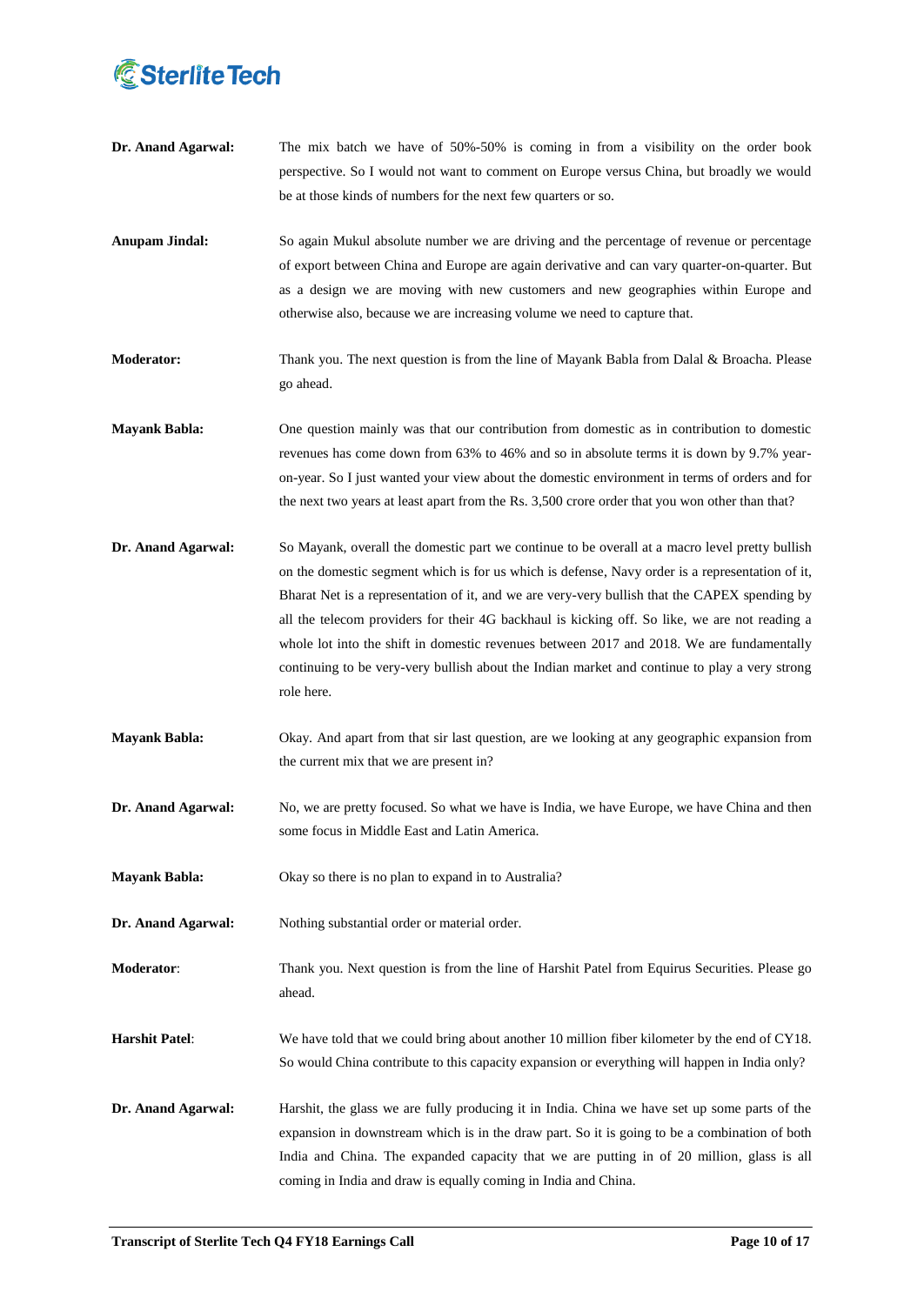

| <b>Harshit Patel:</b> | Great okay. Then on the realization part over the last analyst call you had mentioned that the<br>current realization for the contract prices are around \$8.5. So have we seen any more uptick on<br>that front or they continue to be somewhere around \$8.5?                                                                                                                                                                                                                 |
|-----------------------|---------------------------------------------------------------------------------------------------------------------------------------------------------------------------------------------------------------------------------------------------------------------------------------------------------------------------------------------------------------------------------------------------------------------------------------------------------------------------------|
| <b>Anupam Jindal:</b> | So Harshit, overall realization from our perspective continue to be in that range \$8.5 and as I<br>said the spot prices are higher. They are continuing to be higher, but from our perspective<br>long-term order books which we carry and we serve our revenue from there is on that<br>realization.                                                                                                                                                                          |
| <b>Harshit Patel:</b> | Okay sir. And sir, just one last question so what would be the growth for the Elitecore for the<br>current fiscal year for the last one I mean FY18 one?                                                                                                                                                                                                                                                                                                                        |
| Dr. Anand Agarwal:    | For us Harshit services and software is now getting fully integrated into what we do, and<br>within that business we saw almost revenue jump for services and software combined of the<br>order of 40%.                                                                                                                                                                                                                                                                         |
| <b>Harshit Patel:</b> | Okay. And for the current quarter what would be our mix between products and services?                                                                                                                                                                                                                                                                                                                                                                                          |
| Dr. Anand Agarwal:    | Quarter wise we do not have those mixes, essentially because it is now getting very-very<br>integrated. All the offerings are becoming network offerings with products, services and<br>software getting integrated.                                                                                                                                                                                                                                                            |
| Moderator:            | Thank you. Next question is from the line of Srinivas Rao from Deutsche Bank. Please go<br>ahead.                                                                                                                                                                                                                                                                                                                                                                               |
| <b>Srinivas Rao:</b>  | Two questions I had. One is there an impact of positive or negative on your margins with the<br>shift to International geographies in terms of the revenue mix? I mean we have seen a big shift<br>this year and then improvements in margins so is that something to correlate?                                                                                                                                                                                                |
| Dr. Anand Agarwal:    | Srinivas, the margin expansion as Anupam explained earlier is, we have gone from 23% last<br>year to 25% and it is being with better volumes, better operating leverage and more value<br>added products.                                                                                                                                                                                                                                                                       |
| <b>Srinivas Rao:</b>  | And secondly my other question was the 'Idea-Vodafone' merger they both have extensive<br>fiber networks there is a talk of them having some common fiber overlap. Does the merger<br>have any impact at least from your perspective on the medium-term demand I mean can it fall<br>or be lower or you do not think that could be the case given that continued investments in 4G<br>will continue?                                                                            |
| Dr. Anand Agarwal:    | For us we are seeing that the investments will increase only, and all the discussions are in that<br>direction only because the combined map also the 4G backhaul penetration with towers is less<br>than 20% for the combined as well. And that is our market. And for anyone to go further in 4G<br>fiber backhaul strengthening is absolutely required. So for us we see it becoming a stronger<br>company with stronger balance sheet and with greater propensity to spend. |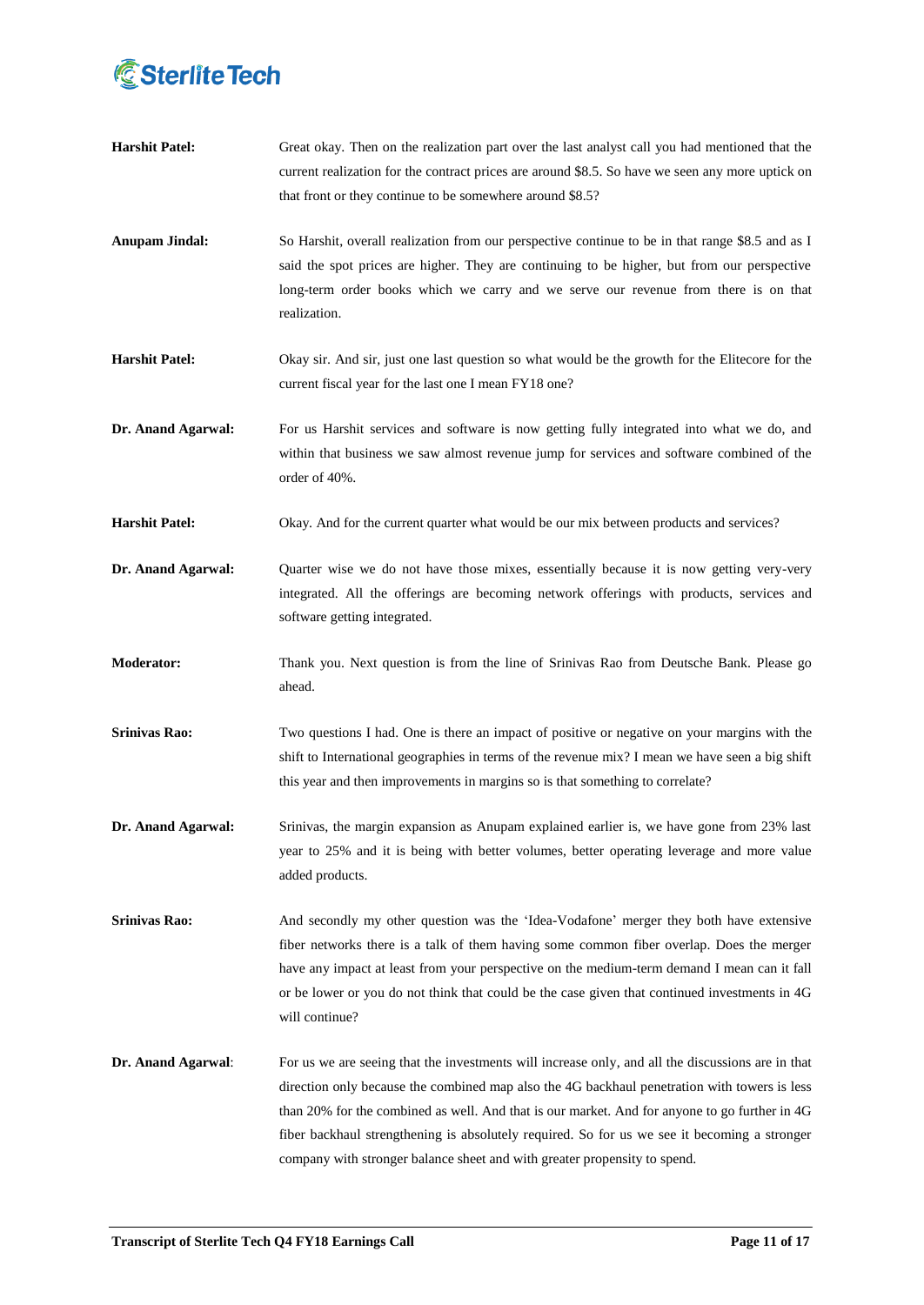

| <b>Moderator:</b>   | Thank you. The next question is from the line of Tejas Sheth from Reliance Mutual Fund.<br>Please go ahead.                                                                                                                                                                                                                                                                       |
|---------------------|-----------------------------------------------------------------------------------------------------------------------------------------------------------------------------------------------------------------------------------------------------------------------------------------------------------------------------------------------------------------------------------|
| <b>Tejas Sheth:</b> | We saw a significant jump in demand from China in CY17. I just wanted to know at what<br>stage of deployment is China for 5G? I mean they have already started and that is why this<br>demand has come or it is still the 4G front haul is where the deployment happened?                                                                                                         |
| Dr. Anand Agarwal:  | So Tejas, China has been most focused on 4G as well as fiber to the home. 5G trail some trial<br>will start with China Mobile at the end of this year. So 5G demand is yet to come.                                                                                                                                                                                               |
| <b>Tejas Sheth:</b> | Okay. So globally none of the regions are actually seeing deployment of 5G?                                                                                                                                                                                                                                                                                                       |
| Dr. Anand Agarwal:  | No, because the standards are still being made out. So this year the Esskay Telecom in Korea<br>will do something. We will see 2019 hopefully with the standards getting frozen commercial<br>deployments of 5G. But several places within the world AT&T is talking Verizon, Esskay<br>Telecom as well as NTT Docomo they are all talking about doing trial deployments in 2018. |
| <b>Tejas Sheth:</b> | Okay and are we working with any of these companies?                                                                                                                                                                                                                                                                                                                              |
| Dr. Anand Agarwal:  | Yes we are working with few of them. We are working with a few of them on the cable side<br>and what we see the overall 5G deployment is clearly a eight to ten-year cycle.                                                                                                                                                                                                       |
| <b>Tejas Sheth:</b> | Okay. Sir, my second question is on the broad strategy. How you see the ratio of having<br>contracted volume versus playing in the spot market?                                                                                                                                                                                                                                   |
| Dr. Anand Agarwal:  | That is absolutely clear Tejas. We have been maintaining this for the last two, three years or so<br>that we do not play in spot market. We are more and more becoming an integrated network<br>provider and a partner to our customers. So for us the short term opportunity does not mean<br>much.                                                                              |
| <b>Tejas Sheth:</b> | So if you get a offer to play 100% on the contract side you would do that?                                                                                                                                                                                                                                                                                                        |
| Dr. Anand Agarwal:  | We are actually doing that today also.                                                                                                                                                                                                                                                                                                                                            |
| <b>Tejas Sheth:</b> | And sir lastly, what would be our order bid pipeline as on FY18?                                                                                                                                                                                                                                                                                                                  |
| Dr. Anand Agarwal:  | It would be Tejas we explained that a couple of quarters ago also that we are focusing now in<br>the inability of the bids that we go in instead of increasing the size of the funnel. Size of the<br>funnel now post this navy APO would be Rs. 7,000 crore to Rs.8,000 crore.                                                                                                   |
| <b>Tejas Sheth:</b> | And most of that will be towards service side?                                                                                                                                                                                                                                                                                                                                    |
| Dr. Anand Agarwal:  | No, it is both, so with Bharat Net, etc., happening, there is a big funnel that we have put in for<br>Bharat Net as well.                                                                                                                                                                                                                                                         |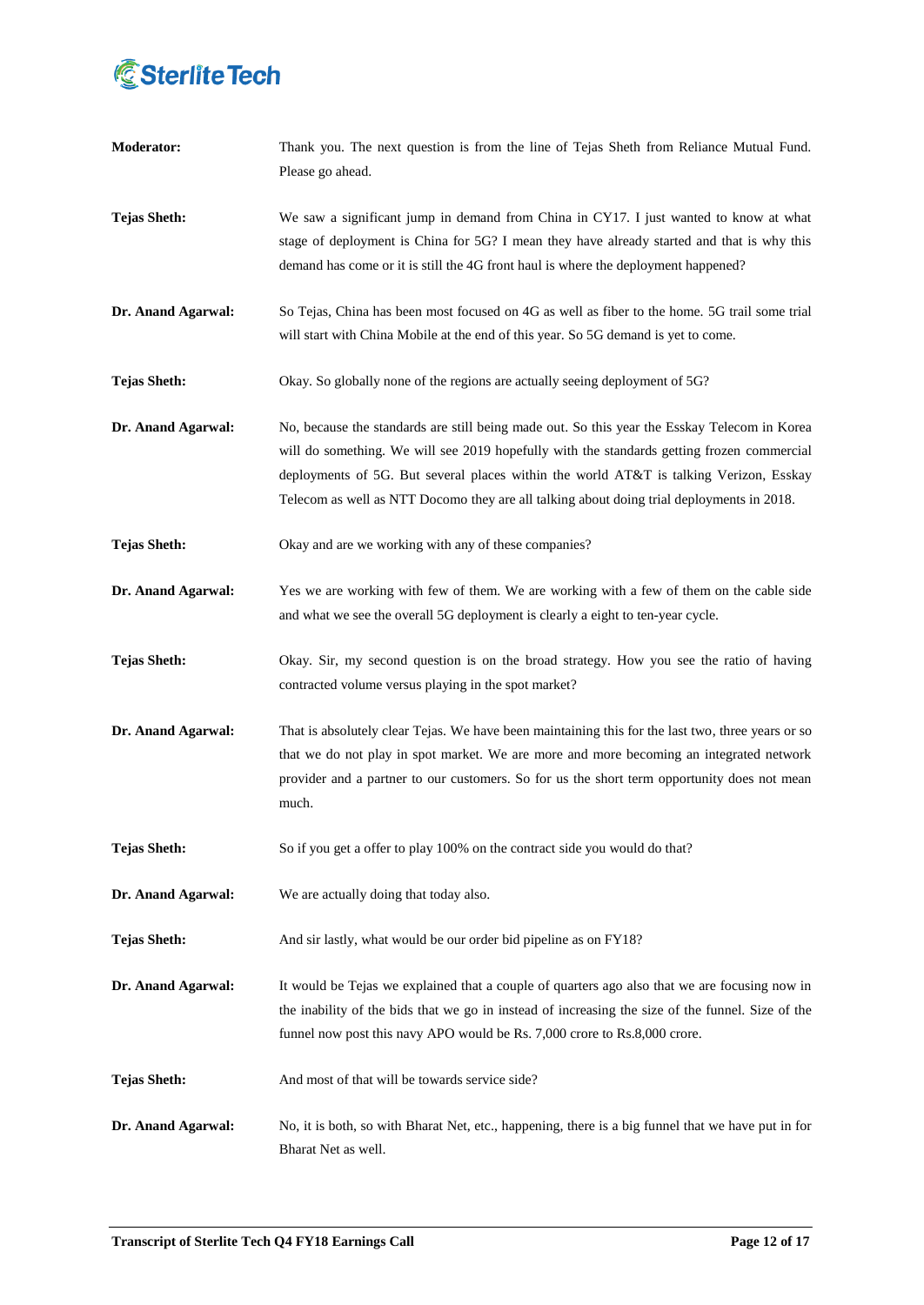

| <b>Moderator:</b>     | Thank you. Next question is from the line of Varun Agarwal from BOI AXA Mutual Funds.<br>Please go ahead.                                                                                                                                                                                                                                                                                                                                                                                                                                                                                                                                                                                                                                                                                      |
|-----------------------|------------------------------------------------------------------------------------------------------------------------------------------------------------------------------------------------------------------------------------------------------------------------------------------------------------------------------------------------------------------------------------------------------------------------------------------------------------------------------------------------------------------------------------------------------------------------------------------------------------------------------------------------------------------------------------------------------------------------------------------------------------------------------------------------|
| Varun Agarwal:        | Just trying to understand a few bits from the pricing side. Last time you had answered on the<br>call that the pricing for the contracts which are renewed on long-term are plus minus 10%. So I<br>am just trying to understand what are the change for when it is expected to change for this year<br>or and second question is on the 5G terms, will that alter our open margin profile in the sense<br>the new product which will come out?                                                                                                                                                                                                                                                                                                                                                |
| Dr. Anand Agarwal:    | Varun, the contracts that we have been talking about this year the prices anyway flows in. The<br>range that we talked about will be for the subsequent years of the contract. And as far as 5G<br>products are concerned the demand is going up by multifold times. Very early right now to say<br>what that will do to the margin profile, but clearly these are very high density different kind of<br>products where we are taking a lead in manufacturing and designing and developing those<br>products. And as we said earlier, working with some of the telcos in deploying them as well.                                                                                                                                                                                              |
| Varun Agarwal:        | Okay, but right now we are not I mean the 5G itself is not contributing anything to our revenue<br>right now?                                                                                                                                                                                                                                                                                                                                                                                                                                                                                                                                                                                                                                                                                  |
| Dr. Anand Agarwal:    | No.                                                                                                                                                                                                                                                                                                                                                                                                                                                                                                                                                                                                                                                                                                                                                                                            |
| Varun Agarwal:        | Okay on the Services side, how do you see the overall services business panning out over like<br>two-three year period? Do you think the overall because of the kind of orders we are getting<br>the service business also is getting bigger and bigger in terms of size?                                                                                                                                                                                                                                                                                                                                                                                                                                                                                                                      |
| Dr. Anand Agarwal:    | Varun, it is difficult for us, we do not neither predict nor drive our revenue growth over, we<br>look at every opportunity on its own merit, so this is a good opportunity that we have. We are<br>going to focus on getting this order over the next three-four months and start focusing on<br>deployment. There are couple of other opportunities. We are very-very selective in the services<br>business and the numbers whatever happens will be a result of that focus. And if you see the<br>order book currently we are out of the Rs. 5,000 crore about 80% is towards the product side,<br>with the Navy order happening, the overall mix will start becoming 50%:50% but it is very<br>difficult to predict as to how the revenue profile will start looking three years from now. |
| Varun Agarwal:        | One more question. If we enter a new geography or new client, generally we are over a long-<br>term contract, but does the margins change for the new client as you said visibility of the order.<br>So just trying to understand how the competition is, I mean if you can help with that?                                                                                                                                                                                                                                                                                                                                                                                                                                                                                                    |
| <b>Anupam Jindal:</b> | So Varun if you look at we have increased our volume consistently over last more than seven,<br>eight years and our margins have continued to improve and that is reflecting that our new<br>customers we do not need to compromise on the margins. So margin continues to be the same<br>that which we do with the existing customers or new customers. So that does not have any<br>bearing.                                                                                                                                                                                                                                                                                                                                                                                                 |
| Varun Agarwal:        | So pricing more or less remains the same for others?                                                                                                                                                                                                                                                                                                                                                                                                                                                                                                                                                                                                                                                                                                                                           |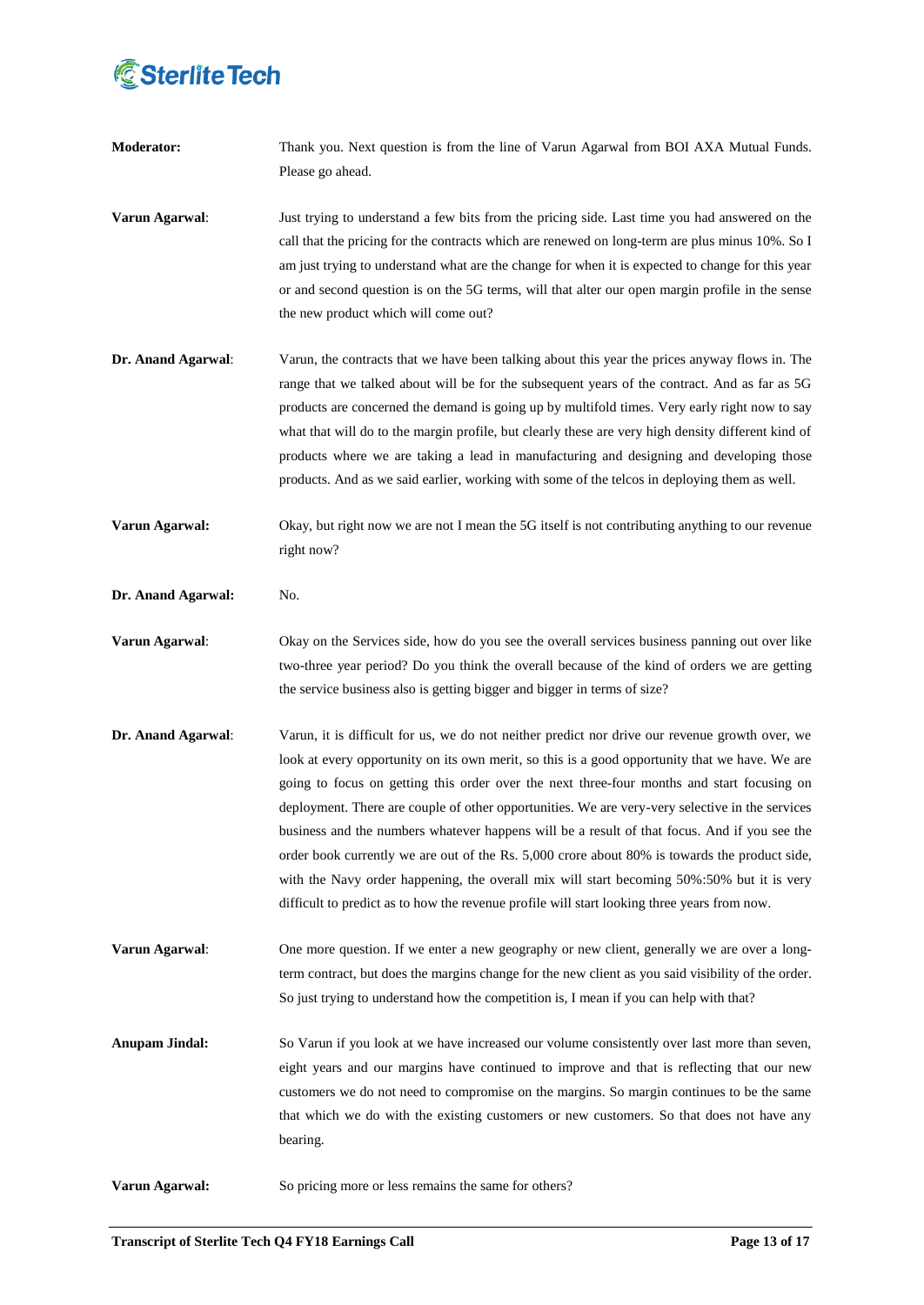

| <b>Anupam Jindal:</b> | Absolutely.                                                                                                                                                                                                                                                                                                                                                                                                                                                                                                                                                                                                                                                                                                                                                                                                                                                                                                                                                                                                                                                                                                                                                                                                                                                                                                                  |
|-----------------------|------------------------------------------------------------------------------------------------------------------------------------------------------------------------------------------------------------------------------------------------------------------------------------------------------------------------------------------------------------------------------------------------------------------------------------------------------------------------------------------------------------------------------------------------------------------------------------------------------------------------------------------------------------------------------------------------------------------------------------------------------------------------------------------------------------------------------------------------------------------------------------------------------------------------------------------------------------------------------------------------------------------------------------------------------------------------------------------------------------------------------------------------------------------------------------------------------------------------------------------------------------------------------------------------------------------------------|
| <b>Moderator:</b>     | Thank you. The next question is from the line of Snigdha from Axis Capital. Please go ahead.                                                                                                                                                                                                                                                                                                                                                                                                                                                                                                                                                                                                                                                                                                                                                                                                                                                                                                                                                                                                                                                                                                                                                                                                                                 |
| Snigdha Sharma:       | So quick question from my side. One on the margin front, you know you have already<br>mentioned that part of the margin expansion that we saw is sustainable going in to the future<br>obviously subject to realizations. So can we assume that the 24%, 25% margins will sustain in<br>FY19, FY20 and just on that front, you know on pricing, we have most of our contracts like<br>you said are long dated contracts. So can we assume that there is little risk on realizations at<br>least for the next possible future say two to three years?                                                                                                                                                                                                                                                                                                                                                                                                                                                                                                                                                                                                                                                                                                                                                                         |
| <b>Anupam Jindal:</b> | So Snigdha, just to simplify this thing, business by business if you look at I think we will<br>continue to maintain the margin profile which we are demonstrating. So the final number at a<br>consolidated level will be mix. So if we get this order sometime in early quarter, early this year<br>the execution will also start happening on Navy side. So that may have bearing on the overall<br>margin profile. But as we are maintaining that, that absolute EBITDA we continue to see<br>moving up, number one. Number two, in terms of your question on the contractual orders<br>which we have got and the variability in that, again from the market side which we see, we are<br>not seeing any reduction in the prices. The prices continue to be very-very strong both at the<br>spot level as well as long-term level. And as Anand mentioned that we are partnering with our<br>customers particularly large customers so that we can continue to get visibility of volume<br>rather than the realization, because as you have seen, for us volume certainty is far more<br>important than the realization. Realization have already moved up and we believe for the next<br>couple of years we will continue to play with that kind of number. That will give us this<br>continuity of margin on business. |
| Snigdha Sharma:       | Okay and lastly you know on the working capital front, we have seen receivable days move up<br>from 97 to about 115 days. Is there anything to read into that?                                                                                                                                                                                                                                                                                                                                                                                                                                                                                                                                                                                                                                                                                                                                                                                                                                                                                                                                                                                                                                                                                                                                                               |
| <b>Anupam Jindal:</b> | So from receivable perspective, there is nothing major in terms of this may be a quarterly kind<br>of thing where some of the things may have gone for higher number. Part of the reason could<br>be our export increasing. I need to dig into more detail to understand the real reason, but I<br>mean that could be the one reason I can think of. As our fiber cable business is increasing and<br>that mostly goes outside the country for a longer debtor.                                                                                                                                                                                                                                                                                                                                                                                                                                                                                                                                                                                                                                                                                                                                                                                                                                                              |
| Snigdha Sharma:       | Alright, actually I apologize; I think it is just an increase from 97 to 99 days. I apologize, that<br>is all. Thank you from my side.                                                                                                                                                                                                                                                                                                                                                                                                                                                                                                                                                                                                                                                                                                                                                                                                                                                                                                                                                                                                                                                                                                                                                                                       |
| Moderator:            | Thank you. The next question is from the line of Pranav Kshatriya from Edelweiss. Please go<br>ahead.                                                                                                                                                                                                                                                                                                                                                                                                                                                                                                                                                                                                                                                                                                                                                                                                                                                                                                                                                                                                                                                                                                                                                                                                                        |
| Pranav Kshatriya:     | I was just trying to understand a little bit in more detail how the margin has improved because<br>if my understanding is correct the OFC typically has a lower gross margin versus OF and the<br>margin performance is largely coming from lower cost of goods and that means higher gross                                                                                                                                                                                                                                                                                                                                                                                                                                                                                                                                                                                                                                                                                                                                                                                                                                                                                                                                                                                                                                  |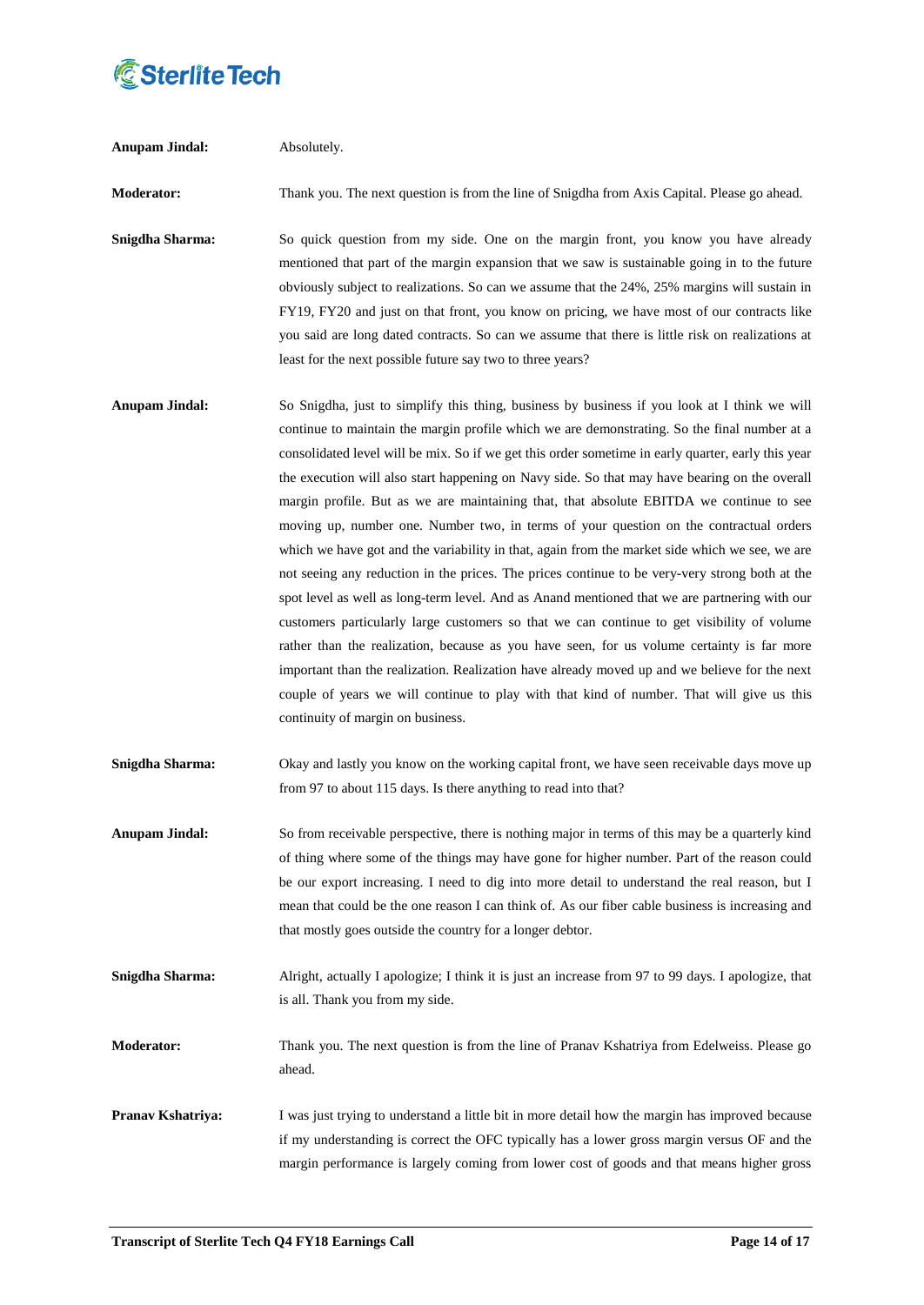

margin. So can you just even qualitatively give some color on how the moving parts are on the realization volume in the different part that is OF, OFC and Services?

- **Anupam Jindal:** Sure. So I think we explained that in the early part of the call; part of it could be mix of the service and the solution business in the quarter being lower. Second part you are right about margin in cable business being lower than their fiber business but at the same time since we are now using better I mean utilization is getting much better, that operating leverage is coming in. So that is how the overall margins are improving and showing in the final result.
- **Pranav Kshatriya:** Is there anything to do with the OFC realization as well going up?
- Anupam Jindal: See the OFC realizations are aligned with the fiber realizations so that is anyway captured when we can take into account the fiber realization. So I think more of it is our operating leverage in the fiber cable facility.
- **Moderator:** Thank you. The next question is from the line of Sameer Pardikar from ICICI Securities. Please go ahead.
- **Bhupendra Tiwary:** Hi, this is Bhupendra. So I had a couple of questions. The first one is that since we have expedited this capacity expansion so how does the CAPEX spread looks for FY19 and FY20?
- **Anupam Jindal:** See for the CAPEX I think it will still be spread over FY19 and FY20 equally. We have done the total CAPEX is going to be about Rs. 1,200 crore and a significant part is going to be spread over next two years FY19 and FY20.
- **Bhupendra Tiwary:** What was the total CAPEX for 2018 if I can know that?
- **Anupam Jindal:** Overall Rs. 525 crore which was also having some part of the old CAPEX which we did and that is what it came in the current year. On the top of that, some advances and initial payments for this Rs. 20 million CAPEX. I would say FY19 and FY20; FY19 could be more of similar nature Rs. 500 crore roughly. Since we are looking at expediting the CAPEX so it may be higher in FY19, maybe balance will spill over to FY20.

**Bhupendra Tiwary:** Okay, so out of the Rs. 1,200 have we actually made Rs. 200 - Rs. 300 odd crore kind of a CAPEX this year itself?

**Anupam Jindal:** Absolutely, Rs. 300 crore odd.

**Bhupendra Tiwary:** Alright which means that the spread will be Rs. 500 crore and Rs. 400 crore respectively. Now the second thing was what is the status of the NFS project, have we completed it and how much of it is left in the order book?

**Anupam Jindal:** So that is still there. This is likely to get executed in the FY19 and the remaining portion is appearing in the service order book.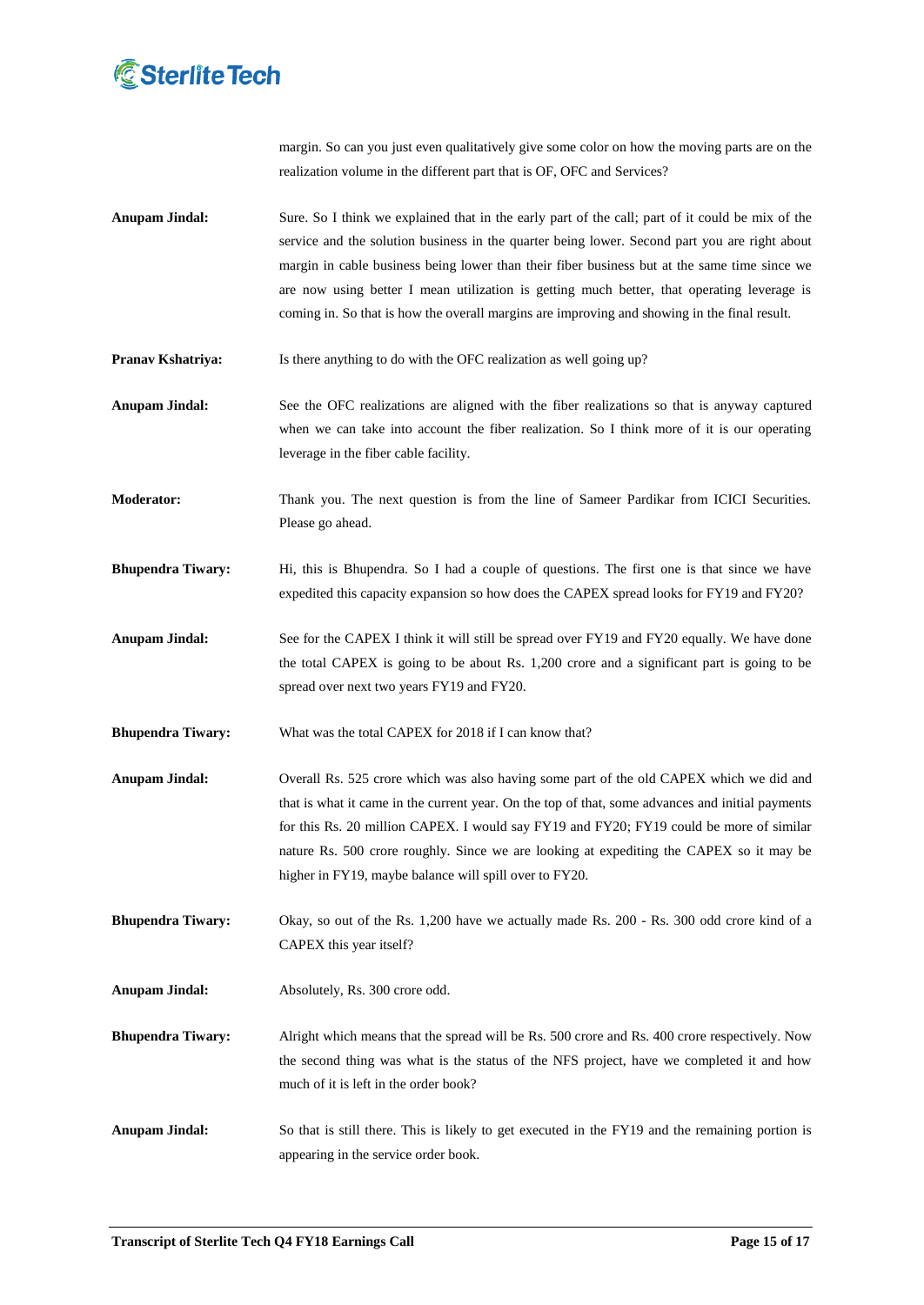

| <b>Bhupendra Tiwary:</b> | And this Navy order is executable over how many years? I could not hear it.                                                                                                                                                                                                                                                                                     |
|--------------------------|-----------------------------------------------------------------------------------------------------------------------------------------------------------------------------------------------------------------------------------------------------------------------------------------------------------------------------------------------------------------|
| <b>Anupam Jindal:</b>    | About two years after we get it.                                                                                                                                                                                                                                                                                                                                |
| <b>Bhupendra Tiwary:</b> | About two years after you get it, and we are likely to get it up to the second half of the year, is<br>it a fair assumption?                                                                                                                                                                                                                                    |
| Dr. Anand Agarwal:       | Up to the end of H1 of this year.                                                                                                                                                                                                                                                                                                                               |
| <b>Bhupendra Tiwary:</b> | Yes that is fair enough. I think in terms of realization I think like we said that OF realization<br>continues at around \$8.5, so OFC should be at the same level of \$18 or \$18.5, am I right in my<br>assumption?                                                                                                                                           |
| <b>Anupam Jindal:</b>    | Absolutely. You are right.                                                                                                                                                                                                                                                                                                                                      |
| <b>Bhupendra Tiwary:</b> | And in terms of the overall product and services, I hear you saying that services grew by 40%.<br>And we are talking about the services revenues grew by 40% this year FY18, right? In the call<br>you mentioned that the services and the system integration that software revenues grew by<br>40% for the year this year?                                     |
| <b>Anupam Jindal:</b>    | Yes, roughly about that.                                                                                                                                                                                                                                                                                                                                        |
| <b>Bhupendra Tiwary:</b> | So which means that these mix of product to services would have changed from 70:30 or how<br>is it looking right now, for the year I am asking?                                                                                                                                                                                                                 |
| Dr. Anand Agarwal:       | Yes, so to that extent the services part is closer to now.                                                                                                                                                                                                                                                                                                      |
| <b>Anupam Jindal:</b>    | Also it was around that little less than 25, so right now it is around 25 plus.                                                                                                                                                                                                                                                                                 |
| Dr. Anand Agarwal:       | And Bhupendra, what is happening is now a lot of the contracts that we are doing, the products<br>and services or services and software is getting included in the whole thing. And it is becoming<br>difficult to create this clear classification.                                                                                                            |
| <b>Anupam Jindal:</b>    | There are lot of products are also going in our service delivery. So elimination comes into play<br>and then it becomes difficult to sort of explain it in terms of breakup.                                                                                                                                                                                    |
| <b>Bhupendra Tiwary:</b> | Yes so actually you see I was working out with the margins things also and I understand the<br>broader margins that we make across the segments which is the OF, we make 30% plus kind of<br>a margin when OFC comes around to 20%-22% kind of a margin. So how has the utilization<br>changed this margin trend? Have we actually trended upwards with so far? |
| <b>Anupam Jindal:</b>    | Yes, that is visible over the last few quarters or last few years rather the margin profile has<br>been improving because of the better utilization.                                                                                                                                                                                                            |